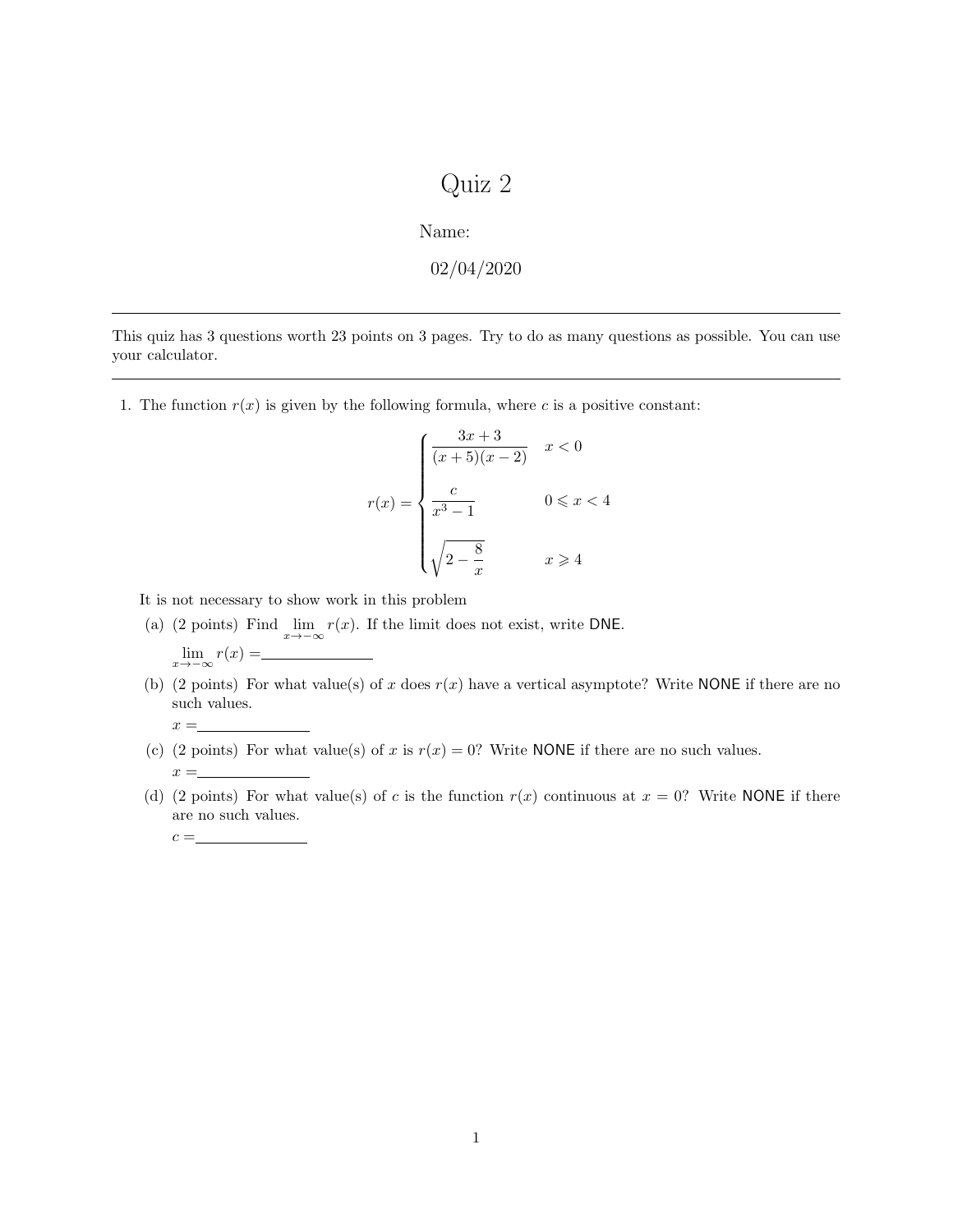2. (7 points) Consider the function  $f(x)$  defined by

$$
f(x) = \begin{cases} xe^{Ax} + B & x < 3\\ C(x - 3)^2 & 3 \le x \le 5\\ \frac{130}{x} & x > 5 \end{cases}
$$

Suppose  $f(x)$  satisfies all of the following:

- $f(x)$  is continuous at  $x = 3$ .
- $\lim_{x \to 5^+} f(x) = 2 + \lim_{x \to 5^-} f(x)$ .
- $\lim_{x \to -\infty} f(x) = -4.$

Find the values of  $A, B$  and  $C$ . Show your work. Your answer must be in *exact form*. DO NOT USE decimal approximations.